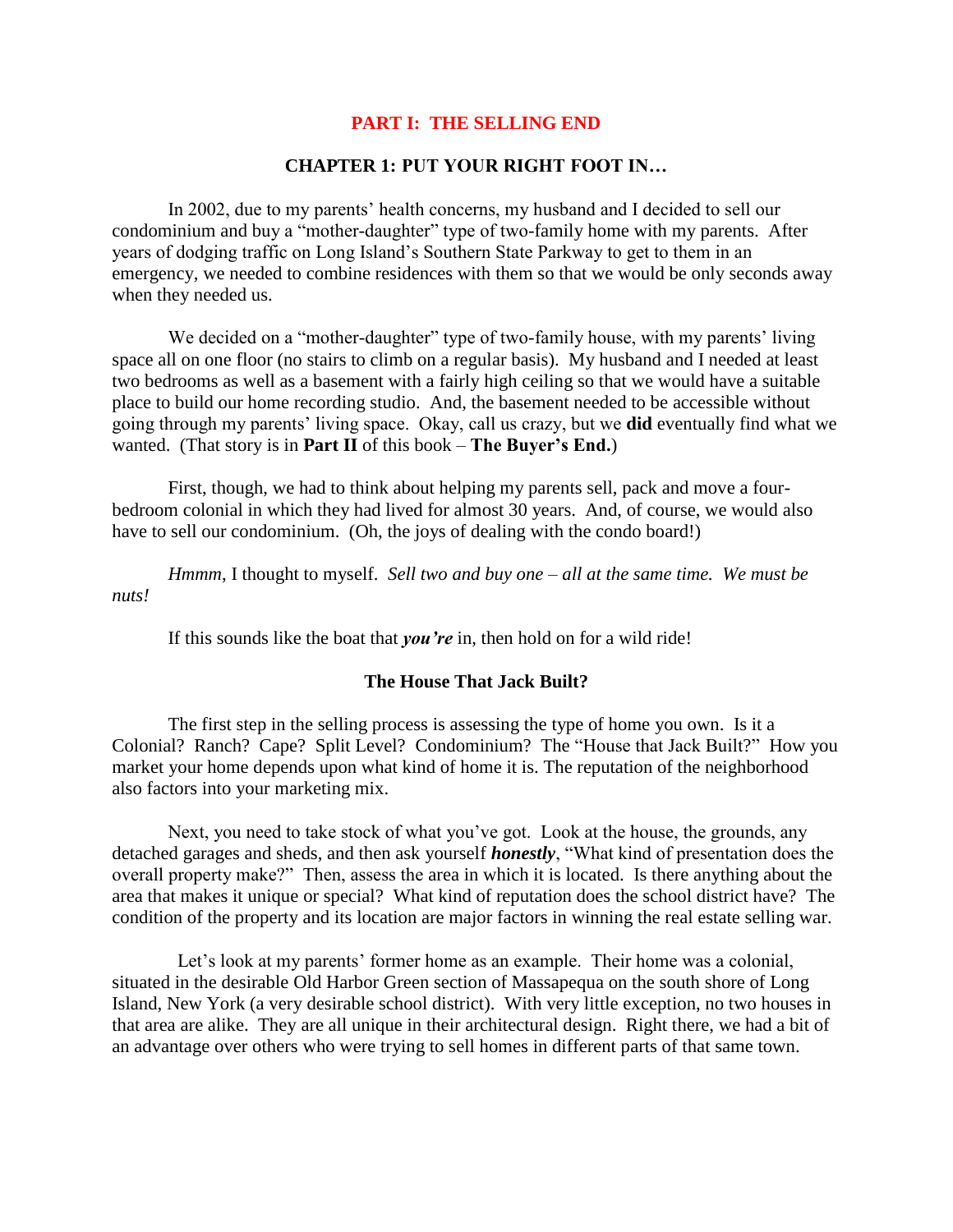Next, let's analyze the house itself. Some of the rooms needed a fresh coat of paint. Some of the wall-to-wall carpeting was a little worn. Only one of the bathrooms had been updated, and that had been about ten years earlier. (Remember that word "updated," by the way, as it will become quite important later on.) The kitchen was somewhat updated, but was not an "eat-in" kitchen. (Someone with a keen eye for rearrangement, however, could have easily seen ways to transform it into a modest sized eat-in kitchen.)

On a positive note, my parents had totally updated the exterior of the house a few years earlier with a new roof, new vinyl siding, new windows, blown in insulation in all exterior walls, a new slate walkway, designer landscaping and underground sprinklers. From the exterior, it looked like a brand-new house (and a really charming one, at that). This is what is known in the real estate game as "curb appeal."

To bring the inside of the house more up to speed with the outside, we invested a little bit of time and money into a quick fix-up. We did a little painting, and shampooed and tightened the wall-to-wall carpeting.

We were ready to sell.

A real estate broker had been pursuing my parents for three years, so we felt like a quick sell was "in the bag." We called "George," who was a broker with one of the top, national real estate firms, and asked him to give us an idea of what kind of price tag we could put on my parents' home. He wooed us with his "fair market analysis" (and other such similar nonsense).

## **The Fair Market Analysis**

Do you know what a fair market analysis is? Sounds terribly mysterious, doesn't it? Surely, it means that you'll need to wrap your head around some kind of complicated mathematical formula, right?

#### Wrong.

"Fair market analysis" simply means that the real estate broker has taken a look at what other homes in your area have sold for in the last six months to a year and has made a comparison based upon the size of your home (i.e. – number of bedrooms and bathrooms, interior square footage, etc.), the size of the property, whether or not there is a basement (and whether it is a full or partial basement) and the number of cars that can be housed in the garage. So, if your neighbor's house sold for \$600,000 and it had four bedrooms, two bathrooms, a half basement, a one car garage and was on a quarter acre of land, then you should be able to get at least that much for your comparable home, especially if it's been updated in any way in the recent past. (Hey! There's that word "updated" again.)

"If it were in a little better shape inside, I could get you \$725,000," George said. "But, since it's not in perfect condition, I'm going to say \$699,000. There are no other colonials for sale in Old Harbor Green, so it'll sell one, two, three!" (Please keep \$725,000 in your mind because that figure will come back to haunt us in about two seconds from now.)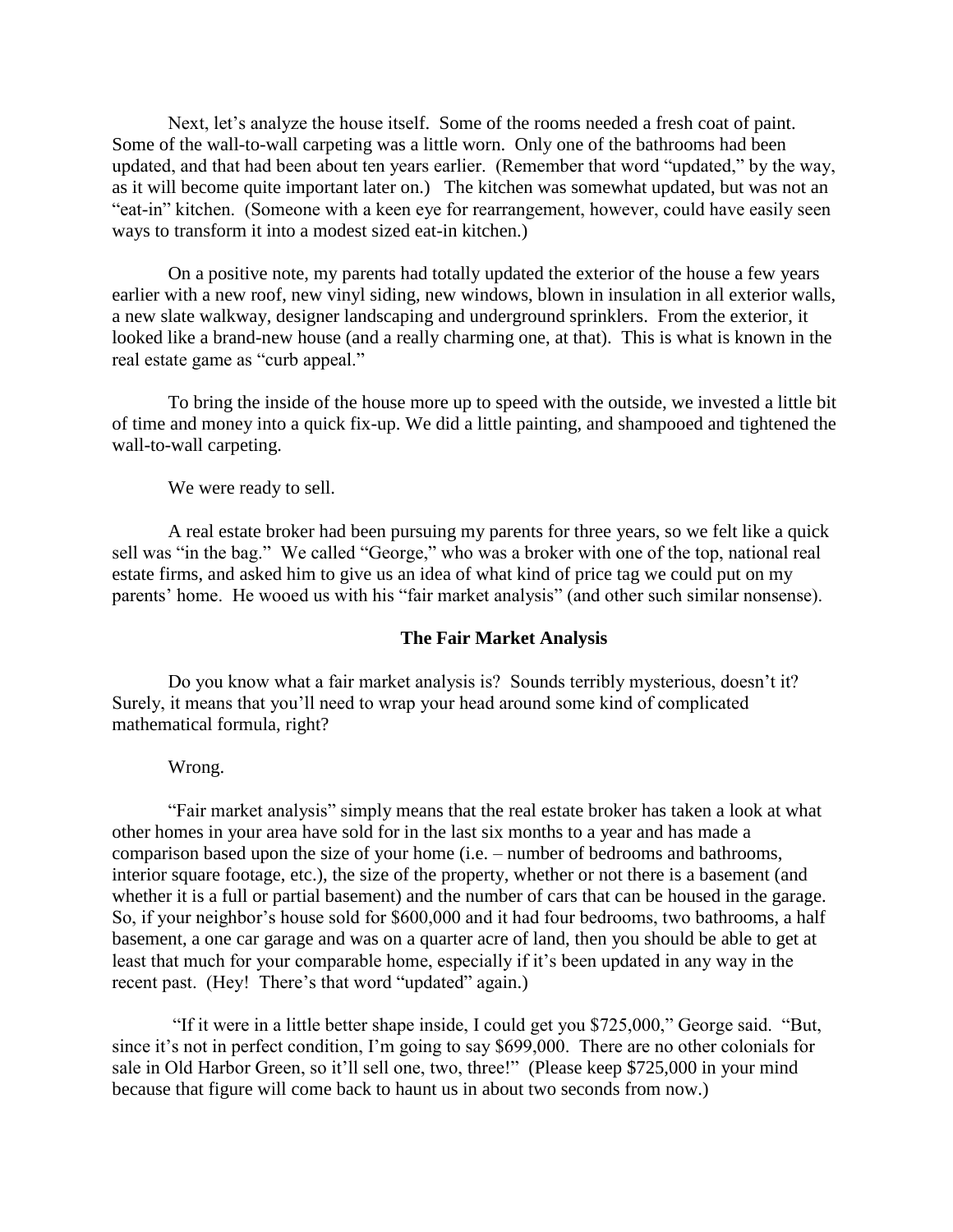Then, with the snap of his fingers, he reached into his pocket and handed my parents a pen. What they signed was a three-month "**exclusive listing**," which made George the sole decision maker in the marketing and advertising of my parents' home.

**BIG** mistake! After just one month, he had shown the house to only a handful of lookers (and not serious ones, either). He wasn't happy that my parents had declined to host an "open house" (more on that in **Chapter 3**). Then, he advised us to lower the asking price to \$679,000.

"Why?" I asked.

"Because, there is a colonial over on Adam Road that is on the market for \$725,000," he replied. (Feeling spooked yet?)

"And?" I asked.

"And… It's got five bedrooms. Your parents' house only has four," he said in a tone that sounded more like a question than an answer. After much debate back and forth, we finally agreed to drop the price of my parents' home.

A few days later, we saw an ad for an open house at the Adam Road house. So, my husband and I posed as potential buyers and took a look. It was very nice, but the décor was not the kind that would easily match most buyer's furnishings. Certainly, it wouldn't go with mine, and if I were a buyer, that would tell me one thing – *I have immediate work to do here if I buy this house.* (More on this later on in the book.)

Okay, the house *was* nice. And, it was very clean – not a spec of dust anywhere. However, it also was **not** a true colonial. It was actually a ranch onto which the owners had built a two-bedroom, one-bath "cap." So, three of the bedrooms were on the first floor and two were on the second floor. They had built a den off the dining room, which eliminated one wall of the dining room, and had eliminated the wall between the kitchen and the dining room to create an "open" floor plan. There was also no wall between the dining room and the living room. So, the only wall in the dining room was the one that bordered on the garage/laundry room and it had a wall unit built into it.

*Where would you put any dining room furniture?* I thought to myself.

The "den" was not really a den, either. It was a tiny porch that the owners had enclosed and heated.

To top things off, only the upstairs bathroom was "updated," and that was only because it was brand new. The two downstairs bathrooms were a throwback to the 1950s.

All things considered, I couldn't see where this house was worth fifty-thousand dollars more than my parents' house was. Worse yet, I couldn't understand why *George* would have thought that it was. For someone who had pursued my parents for three years to get an exclusive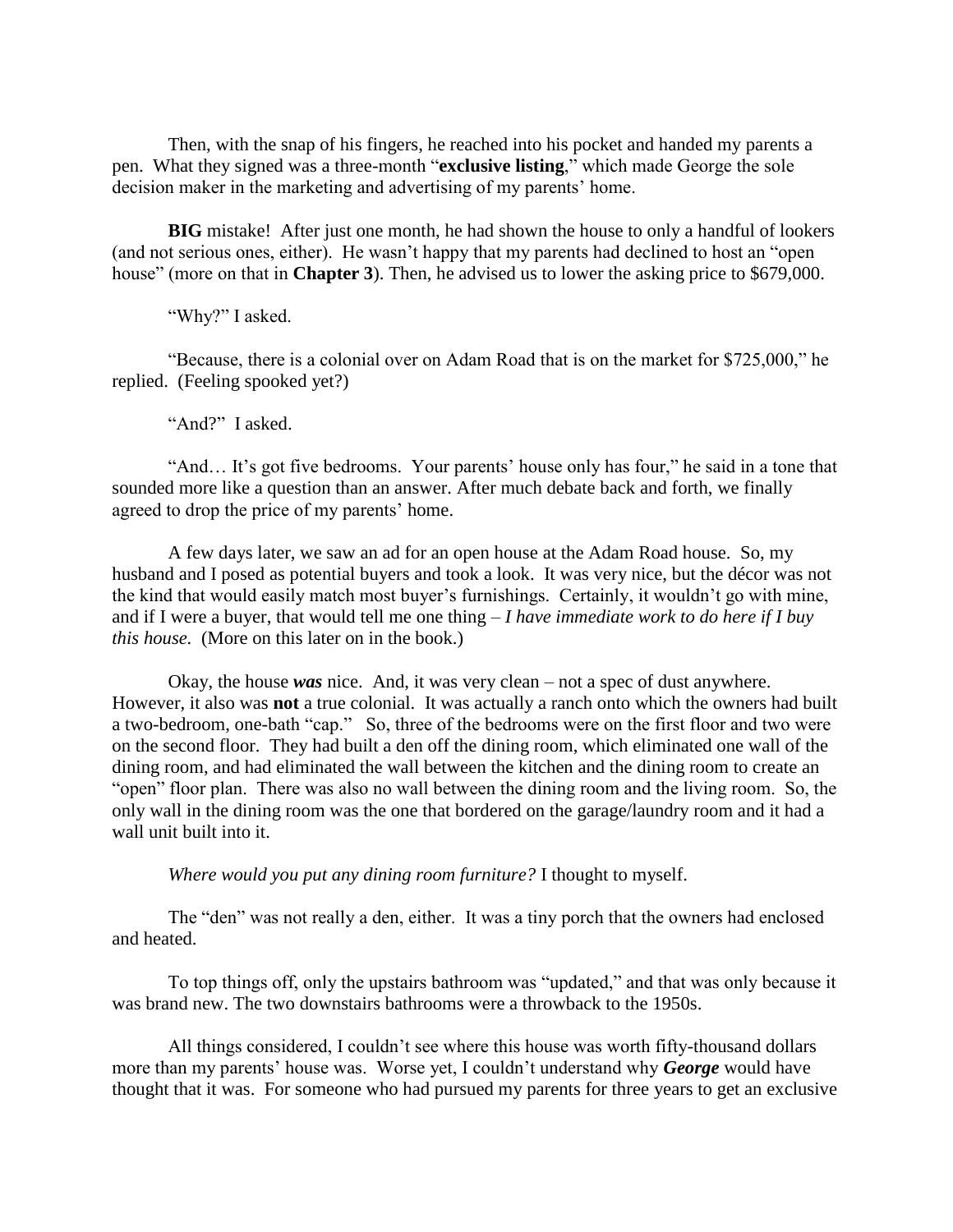listing, he was all too eager to "knock" their house and sing the praises of the Adam Road house. **That** made me skeptical.

Meanwhile, we had found a house we wanted to buy – a newly-built "six-over-five" high ranch. (That's essentially the equivalent of a three-bedroom ranch built on top of a two-bedroom ranch.) It had three full baths plus a full basement that boasted an eight-foot ceiling and an outside entrance. My husband and I literally drooled. We were already envisioning our recording studio in that space.

## Fwomp!

"Time to drop the price of the house again," said George. "If, of course, you're looking for a quick sell so that you don't lose out on that new house in Hewlett."

This time, we weren't about to play his game. At this point, the listing had only three weeks to go until expiration, so we decided to leave the price at \$679,000. (Sadly, the house we wanted to buy in Hewlett was sold to another buyer, as we were not ready to move forward with the purchase.)

The day after the listing expired, we consulted with more real estate brokers, convinced that George just hadn't been the right man for the job. We talked to brokers from all the other "major players" in the real estate industry on Long Island and finally selected one who had been recommended to us by a close relative who is himself a "top broker" for a North Carolina office of a large national real estate firm. This time, we really thought we had it "made in the shade."

The broker we selected – Louise – "wowed" us with her marketing presentation. She whipped open her laptop, showed us her website, displayed "evidence" of why George had been unable to sell the house, and demonstrated the kind of CD presentation she was going to design for us. The CD was going to contain a "virtual tour" of my parents' home while a whoosh of mellifluous music played softly in the background.

Lovely. And, an utterly ridiculous waste of time, as it later turned out. But, impressed we were, so we signed a six-month **non-exclusive listing** (called a "multiple" in real estate language). That meant that my parents' home would be advertised on MLS (Multiple Listing Service), where a multitude of other real estate agents and brokers would see it (and, supposedly be motivated to show it to prospective buyers).

Oh, they saw it all right. They just didn't show the house to anyone. Of course, the response would have been better had the advertisement had been worded properly.

"Old world charm," Louise wrote in the ad. "Four bedrooms, one bathroom, powder room, new gutters. \$649,990."

"Powder room?!" I shrieked. "Where's the 'powder room' in this house?"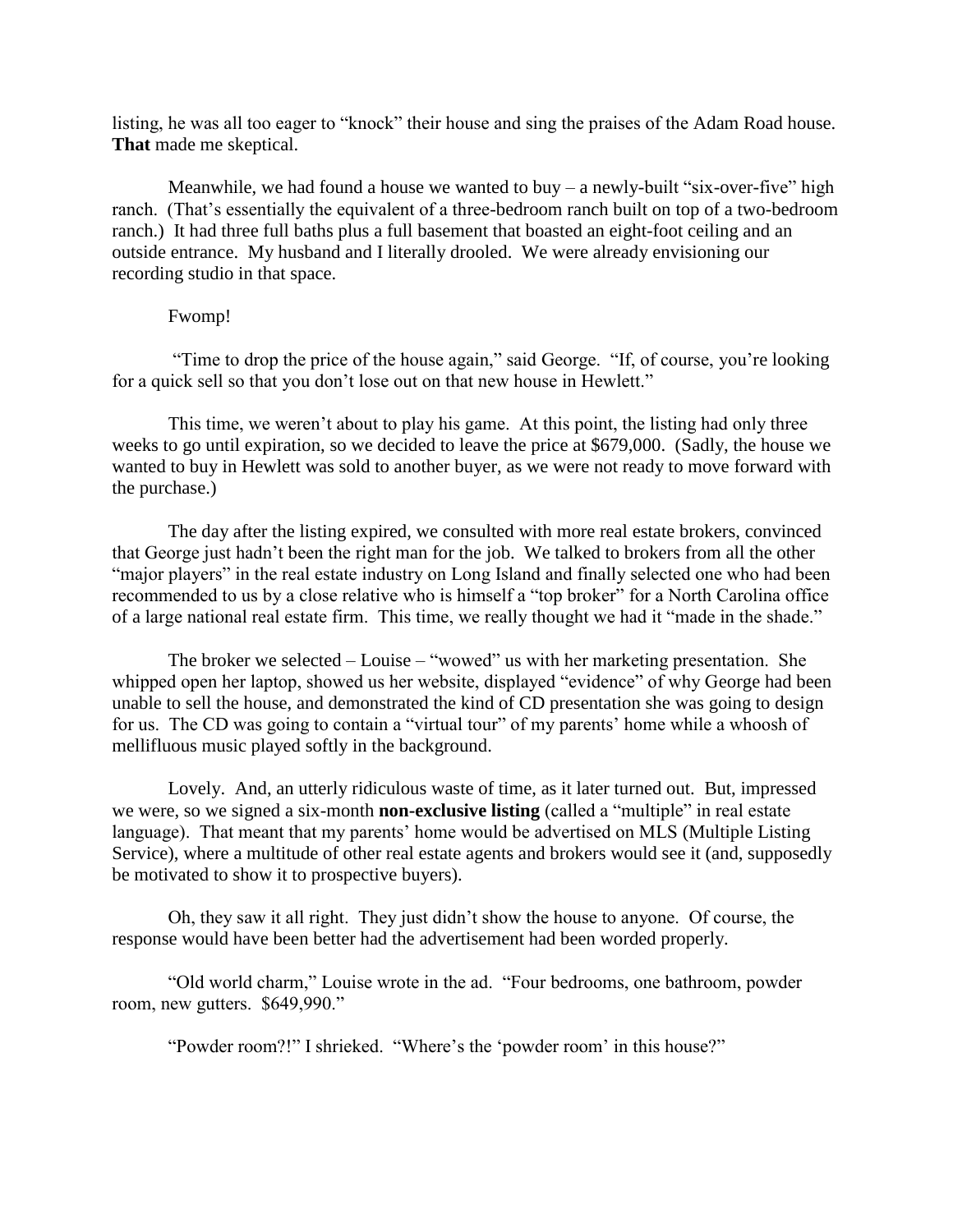That, my dear readers, was Louise's creative way of saying "one half bath." Well, you want to know what? Prospective buyers don't know what a "powder room" is any more than you and I do. Prospective buyers want to know that the house has "one half bath" and that's the way it should have been described. (Sometimes, less *is* more. Remember that concept, as I will be discussing it in future chapters.)

*But at least she's advertising it in the paper,* I thought to myself.

The first week was mildly successful – Louise brought four prospective buyers to see my parents' house. That may sound great to you, but, in contrast, the second ad that my husband and I placed for the sale of our condo produced **TEN** prospective buyers in the first week. And, we ended up selling the condo to the first caller – *and at our full asking price!* We never got around to the second week of showings. This is the power of a well-worded ad. (More on this in **Chapter 3**.) Now do you see why I describe her first week of ads for my parents' home as merely "mildly successful?"

After the initial four showings, Louise stopped running the ad. When we questioned her about it, she claimed that she "didn't want the ad to go stale." Then, "it" started again – just like "it" had previously with George.

"The buyer doesn't like it that the fourth bedroom is downstairs," said Louise.

"The kitchen is not an eat-in kitchen," said Louise.

"The upstairs bathroom needs to be updated," said Louise.

(Hey, there's that "updated" word again, folks.)

"The buyer is going to have to spend \$100,000 to build up and out on the house," said Louise.

"The most I can get this buyer up to is \$589,000," she finally said in a defiant tone.

"\$589,000! Are you nuts?" I retorted. "The asking price is \$649,000 – and you chose it, based up on your 'fair market analysis.""

"Well," she said, "at the time, I thought I could get that for the house. But \$589,000 is the best I can do. You'd better take it – the first offer is always the highest, you know." The close relative who had recommended her to us echoed the same sentiment. (Obviously, the woman had zero negotiating skills, which nicely complemented her zero marketing skills.)

You're probably wondering why she would try to get us to accept a figure that was so much lower than the asking price. After all, at a six-percent commission, she stood to earn \$38,940 – if she were to have gotten my parents their full asking price. Well, let me first point out to you that the difference between a six-percent commission on \$649,000 and the same commission on \$589,000 is only \$3,600. She could easily have spent that much money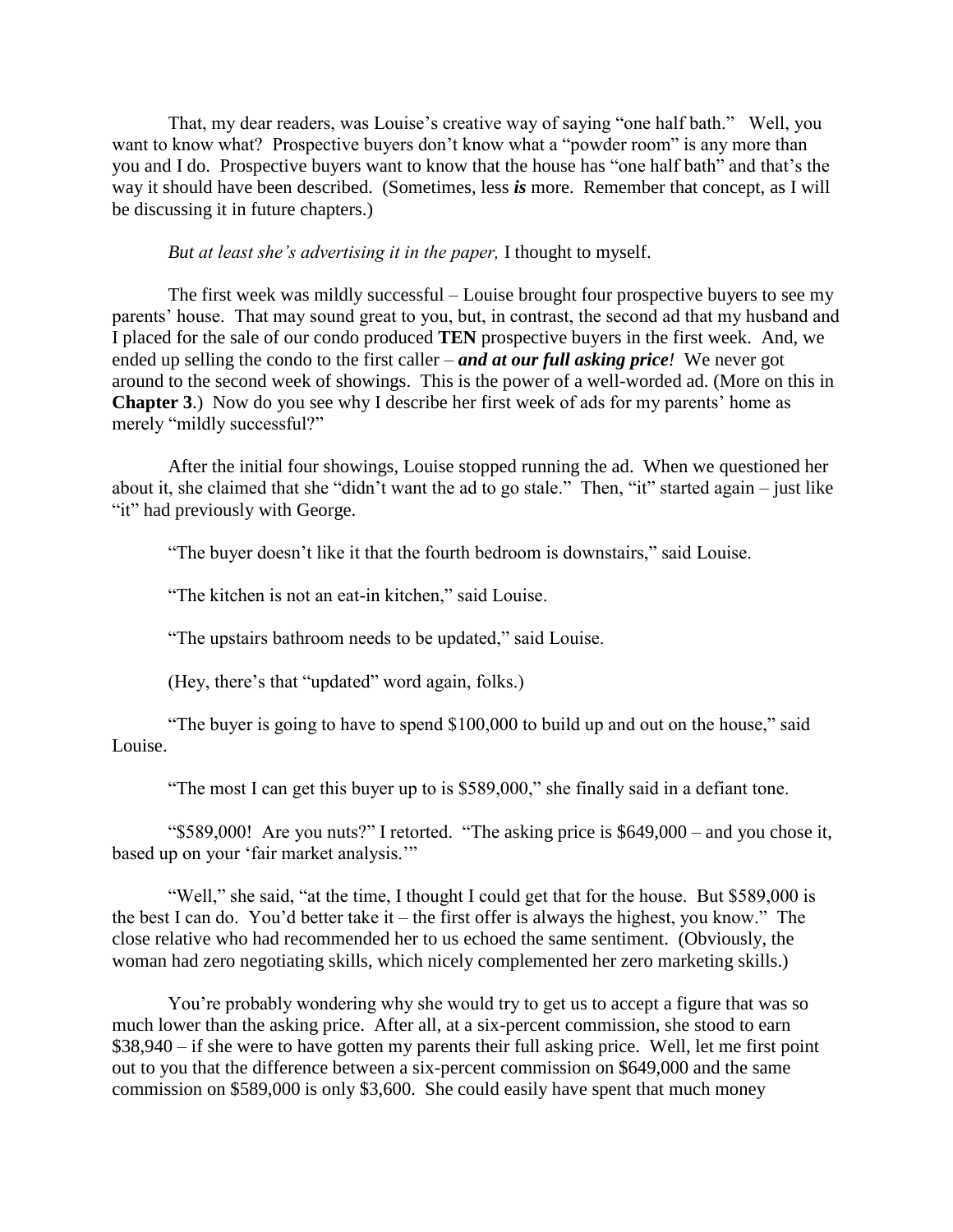advertising the house over the full span of the six-month listing, especially considering that, at the time, Long Island's leading newspaper charged \$585 dollars for a thirty-day run of a threeline classified real estate ad.

So, her goal was not to sell the property at the highest possible price (which, by her definition, was to be within fifteen- to twenty-thousand dollars of the asking price); her goal was to sell the property – *period.* It didn't matter at what price she sold it, as long as she and her broker could publicize the fact that they had sold yet another property in Old Harbor Green. Like I said earlier, it's a game called "He who has the most toys wins." (Now you know how she managed to impress us the first time we met her – by bragging about how many homes her real estate office had sold in the previous year.) This tactic, of course, was not going to help us sell my parents' home at the right price – and it's not going to help you sell *your* home at the right price, either.

Needless to say, Louise did not beat the clock. When the listing expired, my parents' home remained unsold. At this point, I decided that we should sell my parents' home *without* the "help" of another real estate broker. Furthermore, I decided that my husband and I would also sell our condo *without* the aid of a real estate broker – *and,* we would find our new home on our own, too. Do you want to know what I discovered? You really *can* do it on your own!

How? It's easy, really. Just follow me through the rest of this book and I promise that **you** will learn how to do it, too. You begin by "taking stock," just like my parents and I did before we got George involved. Then, you perform your own fair market analysis.

## **The Do-It-Yourself Fair Market Analysis**

There's really no magic to the fair market analysis. Start by asking questions. Ask neighbors if they know of any homes that have been sold recently in your neighborhood. They may have "heard through the grapevine" what the selling prices of those homes were. If that produces no results, search public records. I bet you didn't know you could do that, did you? That's a little trick of the trade to which no broker will tip you off, by the way.

Following the closing, every real estate sale is recorded in the county clerk's office. That's where you can obtain information about real estate transactions in your area (i.e. – how much your neighbor got for his or her home). You can also obtain information about property taxes there, too. (You can either go there in person, or you can find your county clerk's office on the web by performing a Google search for the county clerk in your particular county.) You'll need to know those figures because if your taxes are higher or lower than the house that was just sold around the corner, you'll need to address that issue with prospective buyers.

With this information in hand, ask around again. Ask your neighbors if they know what kind of condition these homes were in, inside and out. Chances are, if you ask enough people, someone knows something. (And, doesn't every neighborhood have its very own "town crier," anyway?)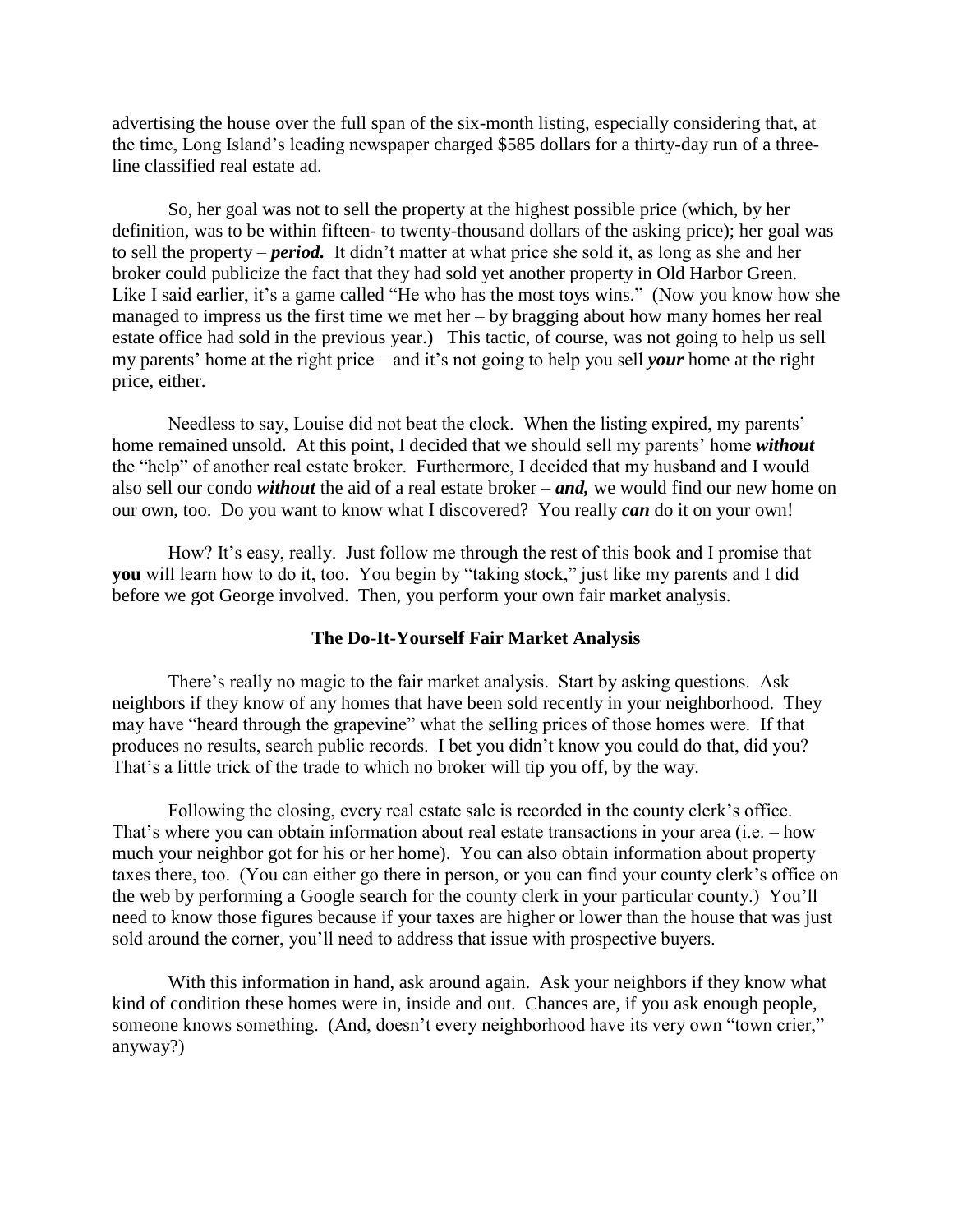Now, you're now ready to price your property. In my parents' case, we decided on an "asking price" of \$625,000. Why not the original "George" figure of \$699,000? After careful analysis, we had come to the painful, yet honest realization that the house **just wasn't worth \$699,000**. And, if the Adam Road house was still on the market for \$725,000, we certainly didn't stand a chance at getting \$699,000 for my parents' house. (It's called "doing a reality check" and "coming back down to earth.")

With respect to our condo, my husband and I decided on an asking price of \$195,000. We arrived at that figure after analyzing two key considerations: 1) the last condo that was sold in our complex went for \$197,000, and 2) two other condos were simultaneously for sale along with ours – one priced at \$205,000 and the other priced at \$189,000. We took into consideration the condition of these condos (relative to ours), the location of those units in our complex (relative to ours) and the taxes assessed to each property. And, to top it off, a buyer's agent told us not to take anything less than \$190,000 for our condo. (More on buyer's agents in **Chapter 3**.)

Here's another point to consider: How much do you need/want to get out of the property (monetarily speaking)? My parents, for example, had decided that \$600,000 was as low as they were willing to go. So, since there would be no real estate commission to worry about, \$625,000 would give them \$25,000 in negotiating room.

If you haven't already noticed, there's a psychological principle at work here. \$625,000 seems like it's just a little more than \$600,000, whereas \$699,000 or \$679,000 sounds a little too much like \$700,000. There's a whole lot of difference between \$600,000 and \$700,000 – \$100,000 to be exact.

So, find out as much as you can about homes that have sold in your area. Use comparable homes as a guideline. (If your home is a three-bedroom ranch, compare it to other three-bedroom ranches that have sold in your area. Don't compare it to capes, splits, colonials or any other type of home, as you must compare "apples to apples," so to speak.) Then, compare the condition and location of your home to those homes – compare the house on the basis of interior and exterior condition, grounds and landscaping, amenities (such as decking, patios, built-in pool, sheds, etc.), property taxes and reputation of the school district.

Finally, take into consideration how quickly you want or need to sell the house. And, don't forget the principle of psychological pricing! If you want to get \$400,000 out of the sale of the house, price it somewhere between \$425,000 and \$449,000. Don't price it at \$500,000. If you want to get \$375,000 out of the house, list it at the psychological price point of \$399,000 (**not** \$400,000). This makes it seem as though the house is in the \$300,000 range, even though it's really \$400,000. Leave room for prospective buyers to wheedle you down to your goal of \$375,000.

Before we head into Chapter 2, let's talk about one more game played by real estate agents/brokers in order to score a listing – "low-balling." This little trick of theirs enables them to take full advantage of unwitting seniors.